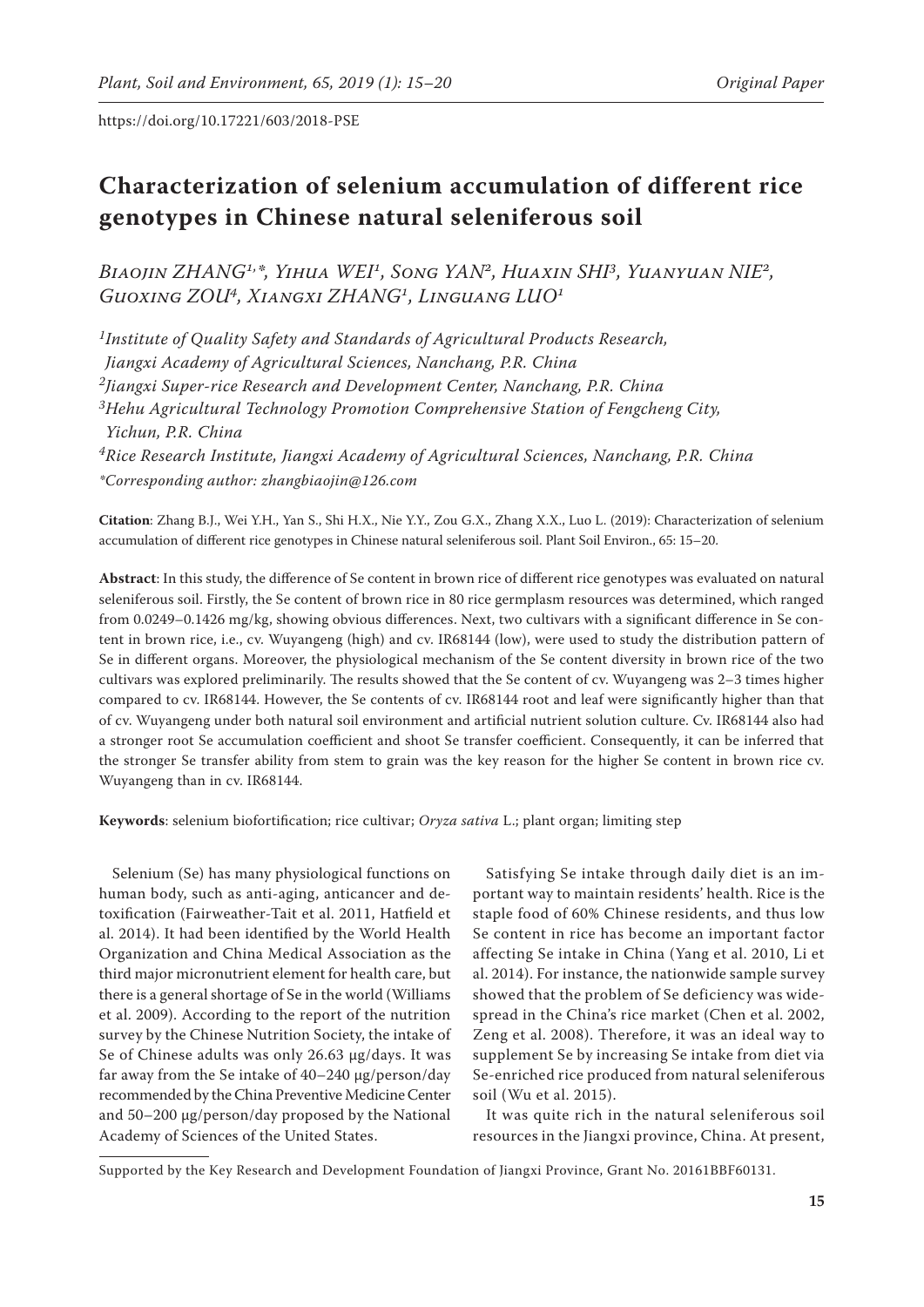$4362 \text{ km}^2$  of seleniferous soil was found in the north of Jiangxi province and the Se content of the soil was moderate. Hence it was suitable for the development of natural Se-rich rice. However, it was found that the Se content of Se-rich rice produced by these seleniferous soils was mostly in the range of 0.04–0.10 mg/kg, which met the Chinese national standard of Se-rich rice, but could not reached the ideal level for Se supplement. Our previous investigations and studies had shown that the poor Se-enrichment ability of local rice cultivars was an important reason for this problem (data not shown).

The present study investigated the difference of the Se content in various rice genotypes and analysed the distribution characteristics of Se in different parts of rice, with the aim of screening the Se enriched rice germplasm resources and identifying the key step of Se absorption in rice with distinct Se accumulative ability. It is necessary to study the Se absorptive and transferring process in order to further reveal the limiting factor of molecular biological techniques to increase the Se content in rice grain.

# **MATERIAL AND METHODS**

**Field experiment with 80 rice cultivars**. A total of 80 conventional rice (*Oryza sativa* L.) cultivars were tested. All materials were grown as mid-rice in 2016 at the natural seleniferous paddy field of the Fengcheng City, Jiangxi province. In the experiment, germinated seeds were sown in a seedling bed, and seedlings were transplanted to a paddy field 30 days later with single plant per hill. Each plot consisted of 6 rows with a 20 cm row space. Ten individuals were planted per row with a 15 cm space, and all plots were arranged in a completely randomized block design with 3 replications. Field management essentially followed the normal agricultural practices, with fertilizer applied (per hectare) as follows: 225 kg urea and 300 kg potassium dihydrogen phosphate as the basal fertilizer; 105 kg urea at the tillering stage; and 105 kg urea and 120 kg potassium chloride at the booting stage. In the mature period, 500 g rice

grain was harvested from each plot and then dried to 13.5% moisture content. At last, brown rice was separated with a hulling machine (China Reserve Grain Management Group Co. Ltd., Beijing, China).

**Field experiment of cvs. Wuyangeng and IR68144**. In the consecutive three years of 2015–2017, cv. Wuyangeng (Japonica rice) and cv. IR68144 (Indica rice) were planted as mid-rice in the Fengcheng City and Gao'an City, Jiangxi province, respectively. All of the plots distribution, field management and rice harvesting methods were the same as the field experiment with 80 rice cultivars. Soil fertility and Se content were measured at 10 cm depth in the test field before planting rice. A total of 4 points were obtained and the results were averaged (Table 1).

The rice plants of cvs. Wuyangeng and IR68144 were harvested at tillering stage (49 days after transplanting (DAT)), heading stage (79 DAT) and yellow maturity stage (107 DAT) at the Fengcheng test site in 2017. The whole growth period of the two rice cultivars was about 138 days. The plants were washed with tap water and rinsed with distilled water for 2 times, and then were placed in oven for 1 h at 100°C and dried at 60°C until constant weight. Afterwards, the roots, stems and leaves of the plants were cut separately, and brown rice and husk were prepared by a hulling machine.

**Rice seedlings culture**. Plump rice seeds of cvs. Wuyangeng and IR68144 were selected. After that, the seeds were soaked for 48 h in deionized water at room temperature and sprouted at 30°C for 24 h. Two hundred uniform germinating seeds were evenly and sparsely sown in a plastic basin (30 × 25 × 8 cm) filled with quartz sand. Ten days later, Yoshida nutrient solution (Yoshida et al. 1972) was added to the seedlings at about two leaf stage. The Yoshida nutrient solution contained 0, 0.1, 0.2, 0.5 and 1 mg/L Se, provided by NaSeO<sub>3</sub>. All treatments were repeated 3 times. The pH was adjusted to 5.5 every 2 days with 1 mmol/L NaOH and 1 mmol/L HCl while evaporated water was replenished with deionized water every day, and also nutrient solution was replaced every 4 days. The seedlings were cultured

Table 1. Physical-chemical properties and total selenium (Se) content in the soil

| Experimental<br>site | Soil type  | pН            | Organic carbon<br>(g/kg) | Cation exchange<br>capacity (cmol /kg) | Se $(mg/kg)$    |
|----------------------|------------|---------------|--------------------------|----------------------------------------|-----------------|
| Fengcheng            |            | $5.6 \pm 0.1$ | $35.1 \pm 1.3$           | $24.3 \pm 0.8$                         | $0.56 \pm 0.06$ |
| Gao'an               | Paddy soil | $5.8 \pm 0.1$ | $27.3 \pm 1.8$           | $26.8 \pm 0.6$                         | $0.42 \pm 0.05$ |

Data are mean  $\pm$  standard deviation ( $n = 4$ )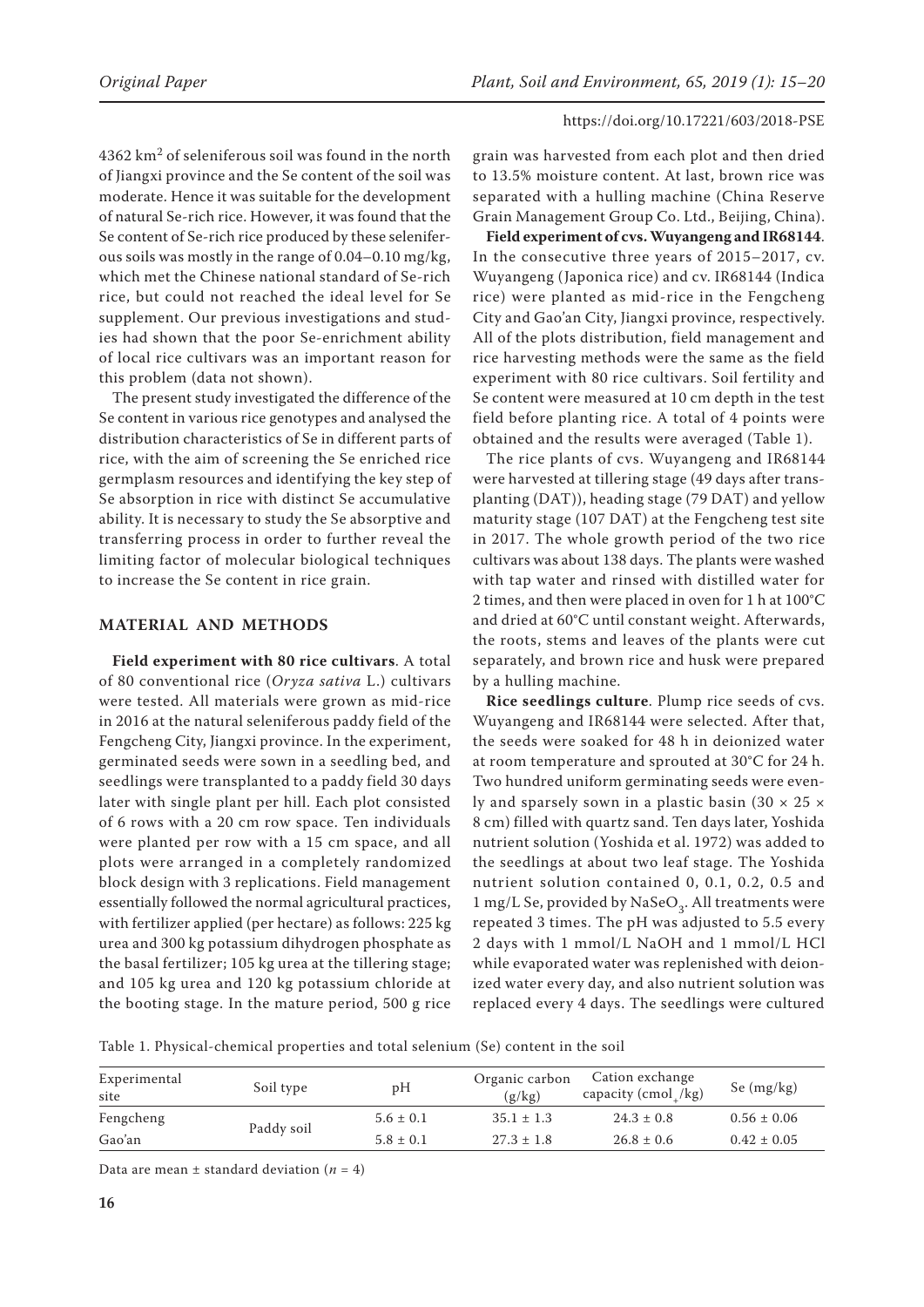| Table 2. Statistical analysis of brown rice selenium (Se) contents of 80 rice cultivars |  |
|-----------------------------------------------------------------------------------------|--|
|-----------------------------------------------------------------------------------------|--|

| Item       | Maximum | Standard deviation<br>Minimum<br>Average |        | Coefficient of | Skewness | Kurtosis |                  |
|------------|---------|------------------------------------------|--------|----------------|----------|----------|------------------|
|            |         | (mg/kg)                                  |        |                |          |          | variation $(\%)$ |
| Se content | 0.1426  | 0.0249                                   | 0.0655 | 0.0254         | 38.78    | 0.848    | 0.615            |

in growth chambers under a diurnal cycle of 12 h at 30°C for daytime and 12 h at 25°C for night. Humidity was 75%, and the light intensity at the plant tops was approximately 300  $\mu$ m/m<sup>2</sup>/s photosynthetic photon flux. The rice seedlings were harvested after 9 days treatment.

**Determination**. Rice organs, such as roots, stems, leaves, husks and brown rice, were crushed by highspeed grinder, then sifted through 60 meshes, after that sealed and stored for reserve. Samples were dried in a drying oven at 40°C until constant weight before test. The roots and shoots of the rice seedlings were determined as fresh. The content of Se in rice was determined by cultivar generation atomic fluorescence spectrometry according to GB 5009.93- 2017 Determination of Selenium in Food, National Standards for Food Safety promulgated by China. A standard material of rice (GBW10045 (GSB-23), 0.053 mg/kg Se) and a blank were simultaneously digested with the test samples, with an average Se recovery between 90% and 95%.

**Data analysis**. All samples were measured in 3 parallels and the results were averaged. The software Excel (Redmond, USA) was employed to process the initial experimental data and plotting. SPSS 19 software (Amund City, USA) was used to analyse the data.

#### **RESULTS AND DISCUSSION**

**Exploration and utilization of Se-rich rice germplasm resources**. The content of Se in brown rice of 80 rice cultivars was obviously different, and the range of variation was 0.0249–0.1426 mg/kg (Table 2). It was shown that the Se content of brown rice fit the normal distribution (Figure 1). Among the 80 selected rice cultivars, the Se contents of cvs. IR19735, Heishuai, Wuyangeng, Heizhan 96 and Yunanheixiannuo were the top five, which could be used as germplasms for breeding new cultivars of Se-rich rice.

It was an effective way to increase the Se content in rice through biofortification and improving Se intake by diet to alleviate Se deficiency for humans (Oliverira et al. 2015). Se enriched agricultural products can be obtained by supplement of Se from soil application and foliar spray (Zhou et al. 2007a, Boldrin et al. 2013). However, the utilization rate of Se in these method was only 5–30% (Eich-Greatorex et al. 2007), and Se content of rice was also difficult to control accurately. Additionally, improper operation can adversely affect the quality of agricultural products and long-term application may also cause environmental problems (Hartikainen 2005, Luo et al. 2011). Consequently, utilizing natural seleniferous soil was the ideal way to improve the Se content in rice. Although some areas suitable for producing natural Se-rich agricultural products were found in China, their yields were limited and it was difficult to fully meet human needs.

Rice was a kind of crop with low Se content, but the difference in Se accumulation ability among diverse genotypes was obvious (Jiang 2002, Zhang et al. 2006a). These studies implied that screening and utilization of Se enriched rice germplasm was an important way to improve the Se content in rice. In this study, the difference of Se content among cultivars was obvious which further verified the results of previous studies. On the other hand, the content of Se in most cultivars was higher than the Chinese national standard of Se-enriched rice (0.04 mg/kg), which also indicated the important role of soil Se



Figure 1. Selenium (Se) contents distribution of 80 brown rice cultivars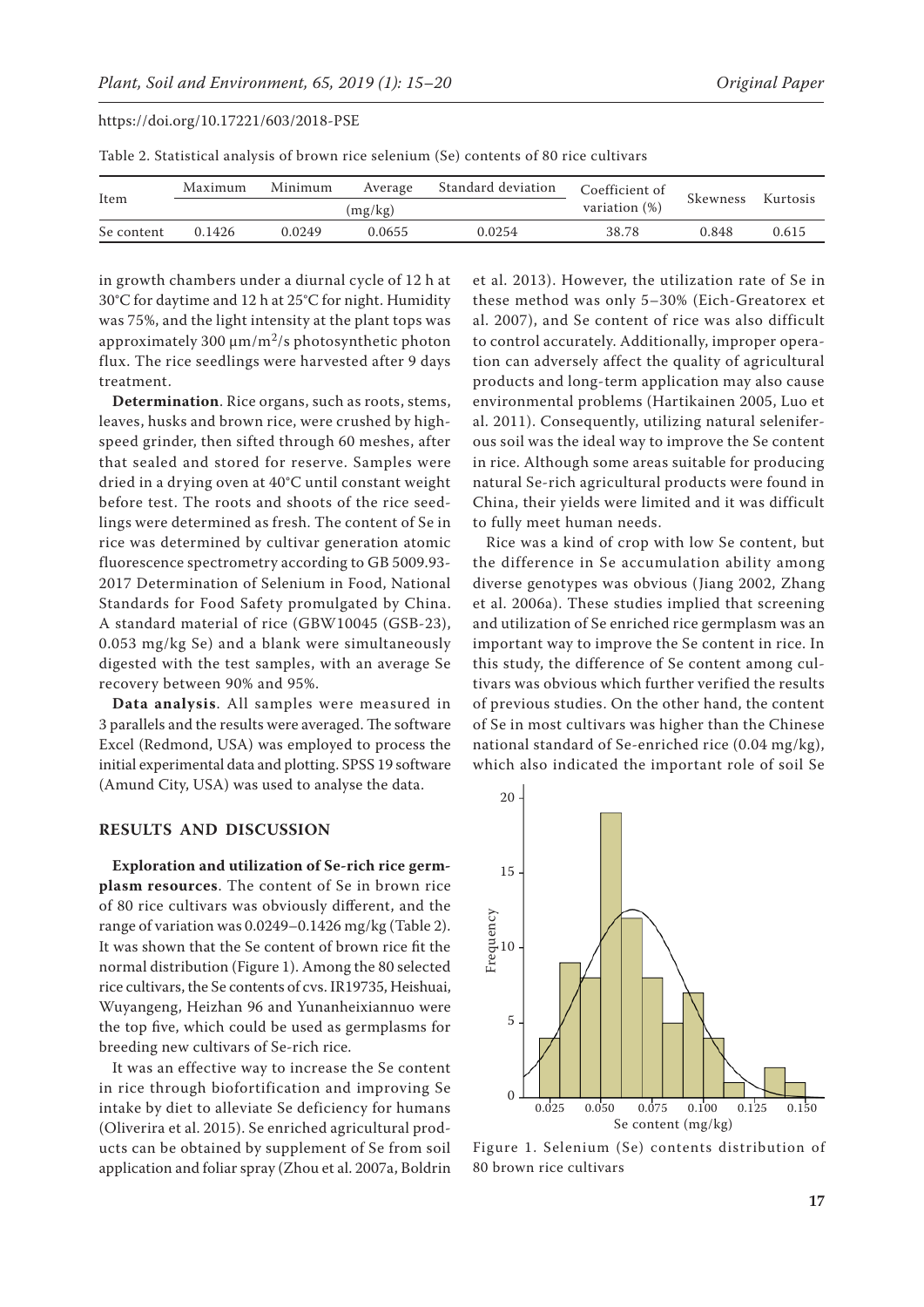| https://doi.org/10.17221/603/2018-PSE |  |
|---------------------------------------|--|
|---------------------------------------|--|

| Cultivar  | 2015              |                   | 2016              |                   | 2017              |                   |
|-----------|-------------------|-------------------|-------------------|-------------------|-------------------|-------------------|
|           | Fengcheng         | Gao'an            | Fengcheng         | Gao'an            | Fengcheng         | Gao'an            |
| IR68144   | $0.078 \pm 0.008$ | $0.043 \pm 0.005$ | $0.068 \pm 0.009$ | $0.054 \pm 0.007$ | $0.081 \pm 0.006$ | $0.076 \pm 0.009$ |
| Wuyangeng | $0.132 \pm 0.020$ | $0.112 \pm 0.013$ | $0.186 \pm 0.017$ | $0.135 \pm 0.010$ | $0.157 \pm 0.020$ | $0.136 \pm 0.014$ |

Table 3. Selenium (Se) content in brown rice of cvs. IR68144 and Wuyangeng (mg/kg)

Data are mean  $\pm$  standad deviation ( $n = 3$ )

content. Accordingly, comprehensive utilization of natural seleniferous soil and rice germplasm resources with strong Se-accumulating ability was an ideal way to develop natural Se-rich rice products.

**Characteristics of Se accumulation in cvs. Wuyangeng and IR68144 during the whole growth period**. It was found that the Se contents in brown rice of cvs. Wuyangeng and IR68144 were relatively stable in the three consecutive years (2015–2017) and two locations (Fengcheng and Gao'an). Furthermore, the Se content of cv. Wuyangeng was about 2–3 folds that of cv. IR68144 (Table 3). The results of the Se content in rice organs from the yellow ripening stage in the Fengcheng experimental site in 2017 showed that the content of Se in cv. Wuyangeng brown rice and husk was higher than that in cv. IR68144, but it was opposite in root, stem and leaf (Figure 2). Previous studies had shown that the distribution of Se in rice plants grown in seleniferous soil was root > stem and leaf > grain (Jiang et al. 2015), and in the upper part, it was straw > bran > polished rice > husk (Sun et al. 2010). In this study, the distribution of Se content in different parts of cv. Wuyangeng rice was leaf > brown rice > root > stem  $\approx$ husk, and in cv. IR68144 it was leaf > root > stem > brown rice > husk (Figure 2). Although the distribution of the Se content was different between the two cultivars, both cultivars showed leaf > root > stem in plant vegetative organs and brown rice > husk in grains. Previous studies showed that the Se content in the rice root was the highest, but in this research, the Se content in the leaves of both rice cultivars was the highest. This may be related to the genetic background of the tested rice, and the Se content in the soil also affects the Se distribution (Zhou et al. 2007b). According to the distribution of Se content in various organs, Se in cv. IR68144 was mostly concentrated in leaves and roots, while Se in cv. Wuyangeng was more transferred to grains. Compared with cv. Wuyangeng, cv. IR68144 had higher root-stem transfer coefficient, but lower stem-leaf and stem-grain transfer coefficient (Figure 3). That is, the Se in the stem of cv. Wuyangeng had higher grain transfer ability.

Comparing the Se content change dynamics of the roots, stems and leaves of the two rice cultivars at tillering stage, heading stage and mature stage, it was found that the Se content of cv. IR68144 in the three growth stages was significantly higher than that of cv. Wuyangeng, and the dynamic change direction of Se content of the two cultivars was broadly consistent (Figure 4). From tillering to heading stage, Se content in roots decreased, whereas Se content in leaves increased rapidly (Figure 4), which indicated that a large amount of Se in roots was transferred to leaves. Heading to maturity stage was the period of rice grain growth and development, and also the main period for plants absorbing Se. About 65–77% Se of rice whole plant was absorbed and accumulated at this stage (Zhou et al. 2007b). During rice maturation, Se in roots and leaves was transported to grains through stems to achieve the purpose of the Se accumulating from vegetative organs to reproductive organs. From heading to mature stage, the Se content in roots and stems of the two cultivars increased, while the Se content in leaves remained stable (Figure 4). Therefore, it can be inferred that Se in rice grains may be mainly derived from root absorption and transferred from stem to grain when it was sufficient of Se in soil. Meanwhile, the leaf may act as a reservoir and replenish Se to the grain when the Se source of root was insufficient.



Figure 2. Selenium (Se) contents of rice organs of cvs. IR68144 and Wuyangeng at yellow ripening period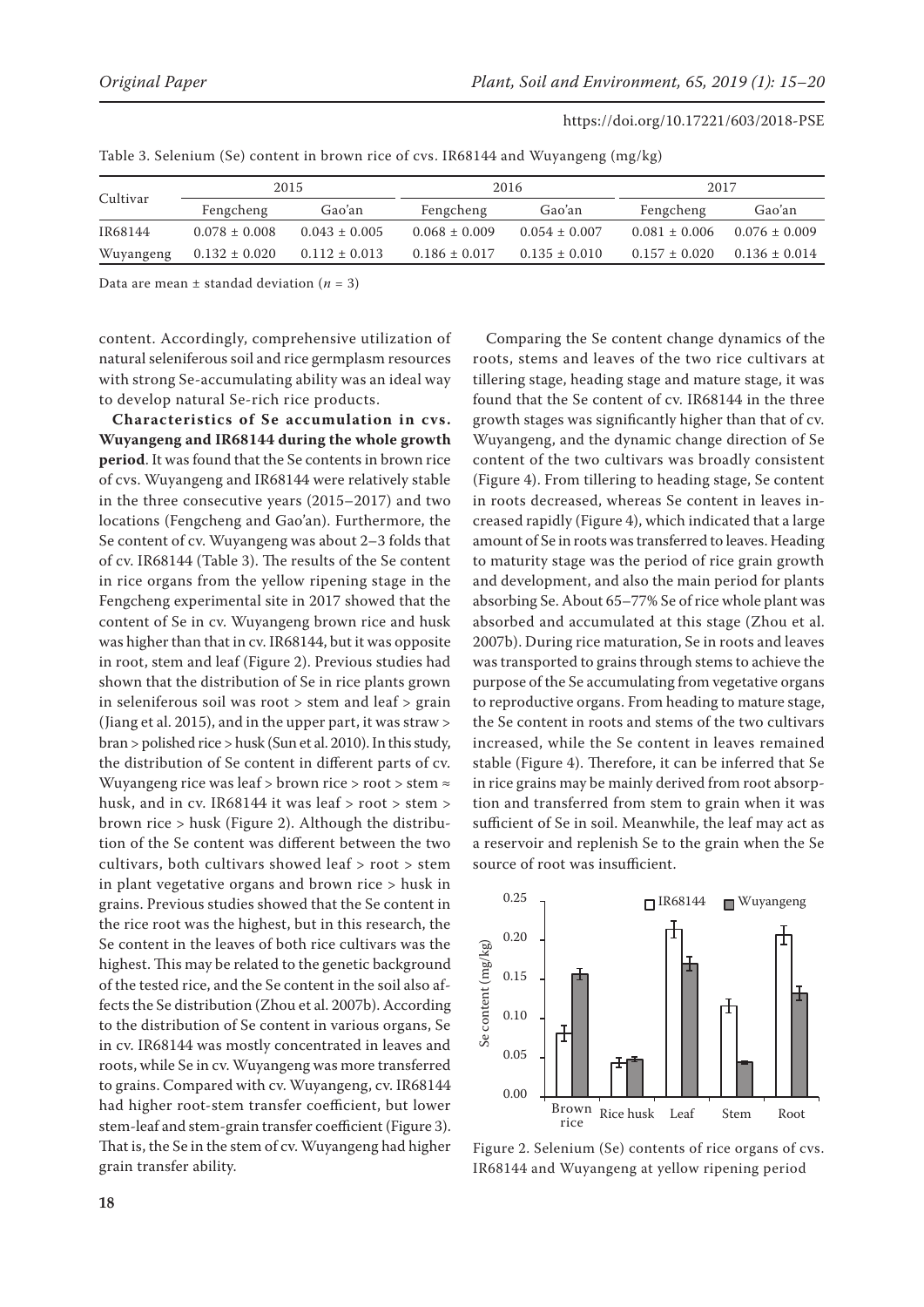

Figure 3. Selenium (Se) transfer coefficient of organs in mature rice plants

**Characteristics of Se accumulation in rice seedlings of cvs. Wuyangeng and IR68144**. With the rise of Se concentration in the nutrient solution, both the contents of Se in roots and shoots of cvs. IR68144 and Wuyangeng seedlings increased rapidly (Figure 5). However, the Se content in the root and shoot of cv. IR68144 was significantly higher than that of cv. Wuyangeng (Figure 5). The Se enrichment coefficient of cv. IR68144 root was higher than that of cv. Wuyangeng noticeably under all cultural conditions of diverse Se concentration in the nutrient solution (Figure 6a). It was illustrated that the ability of Se accumulation in cv. IR68144 root was distinctly stronger than that of cv. Wuyangeng. Nevertheless, their Se enrichment coefficient decreased gradually with the rise of Se concentration in the nutrient solution (Figure 6a). Mostly, the shoot transfer coefficient of cv. IR68144 was higher than that of cv. Wuyangeng (Figure 6b). Furthermore, there was no palpable correlation between the shoot transfer coefficient and the Se content of root (Figure 6b). This signified that the transfer of Se from root to shoot was not a restrictive step for Se accumulation in rice.



Leaf of IR68144 Leaf of Wuyangeng

Figure 4. Change trends for selenium (Se) contents of rice organs from cvs. IR68144 (red) and Wuyangeng (blue) in tillering stage, heading stage and mature period

The Se content in cv. Wuyangeng grain was remarkably higher than that of cv. IR68144, but Se contents of cv. IR68144 vegetative organs, such as mature root, stem and leaf (in field condition), and seedling root and shoot (in hydroponic conditions), were higher than that of cv. Wuyangeng evidently (Figures 2 and 5). Hence, cv. IR68144 has a stronger ability to absorb Se in root and transfer Se to shoot. Nevertheless, cv. Wuyangeng has the ability to transport Se from stem to grain more efficiently. This may be the primary cause for accumulation of more Se in the grain of cv. Wuyangeng. It was significantly different from the results provided by other researcher that the root Se uptake ability of rice cultivar with high brown rice Se content was also strong (Zhang et al. 2006b). Consequently, the accumulation of Se in rice grain was a complex process, and there may be some differences in the limiting steps affecting the accumulation of Se in different rice cultivars, but the stronger ability of Se transfer from stem to grain may be an important option.



Figure 5. Selenium (Se) contents of rice (a) roots and (b) shoots from cvs. IR68144 and Wuyangeng in hydroponic culture